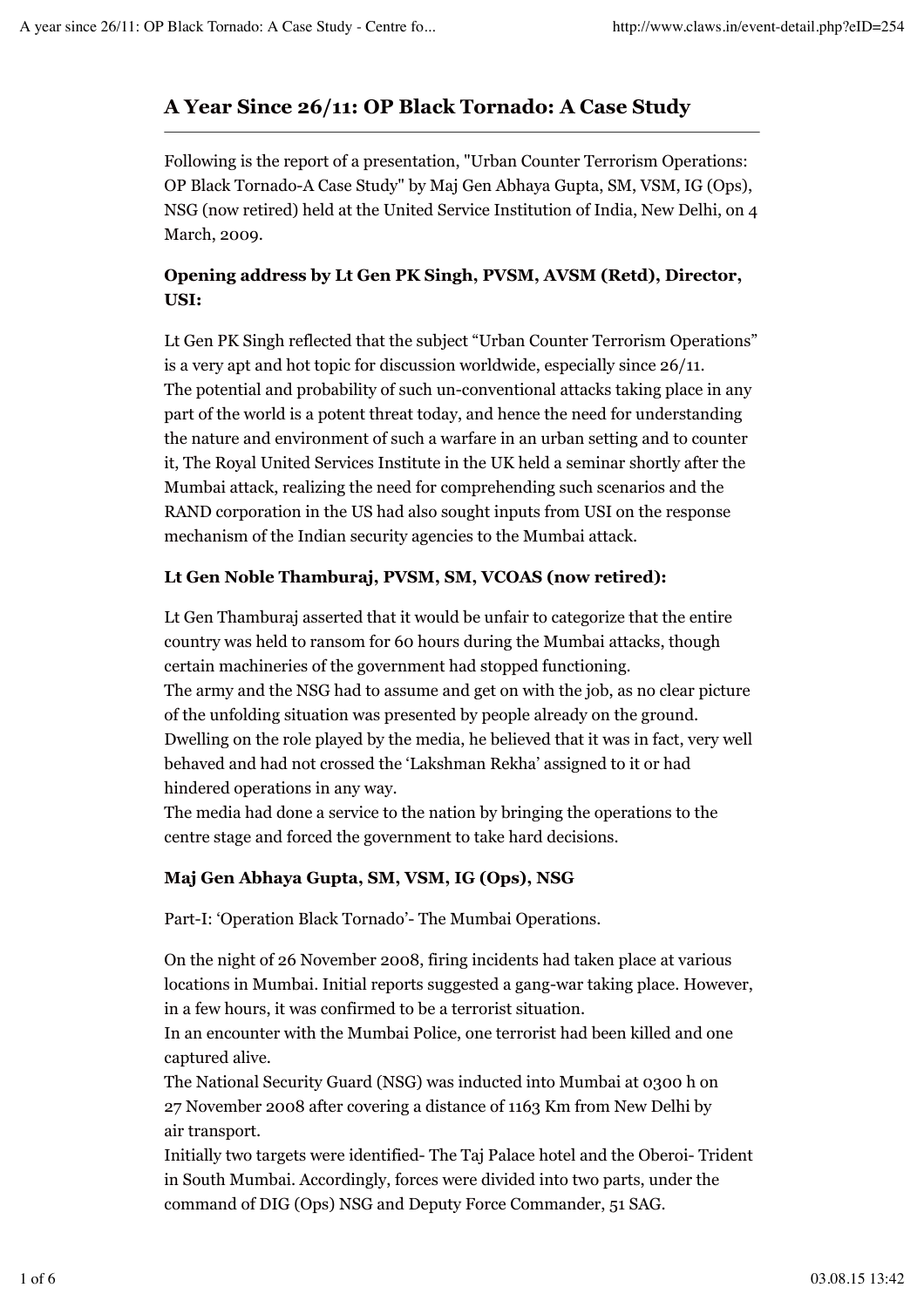Preliminary briefing was provided by Mumbai Police and the hotel staff.

Accretions were being flown in for simultaneous operations.

Later, a terrorist situation was confirmed at a third location- the Nariman house,

hence the task force was further divided into three sub-task forces, one each for the Taj, Oberoi-Trident and the Nariman house.

The second contingent arrived on 27 November and the third along with support elements on 28 November.

The Task Force comprised of 195 army personnel drawn from the 51 and 52 Special Action Groups (SAG).

Two sniper detachments from the Taj were sent to the Nariman House to pin down the terrorists present there, within the building.

The operational strategy was to neutralize the terrorists through 'shock' action using varied methods of insertions and tactical manoeuvering:-

- · Using small 'HIT' teams of 5 personnel each.
- · Inter and Intra Co-ordination and Communication.
- · Top-down innovative tactics.
- · Use overwhelming small arms fire to pin down the terrorists.
- · Render safe procedure (RSP) to sanitize and secure the buildings.

#### **Operations at the Taj Towers and the Taj Palace Hotel**

Layout: The Taj Palace Hotel

· Length of each corridor per floor is about 840 ft, total length of the hotel being about 1.80 Kms.

· Total area- 49,1400 sq.ft.

· 330 rooms, 2-3 rooms in each suite, 140 miscellaneous rooms including generator plants, etc. (in the basement), 17 suites in each floor.

Layout of The Taj Towers:

· 21 floors with with 17 rooms in each floor.

· Total rooms - 323.

Difficulties in Conducting Operations

· Time to break open, enter and conduct quick search of one room took four-five minutes, for 500 rooms- 33-40 hrs,50-63 hrs for the Taj Towers alone.

· Inside the building only 200 SAG personnel operated.

· Large area of operations, ensuring safety of guests/ civilians.

· Thick granite walls of the Taj nullified effectiveness of rocket fire, hence were not used.

· Only one master key was available, hence doors had to be broken open.

· Limited hotel staff was available, no knowledge of various small rooms in the corridors which could be used as hiding places.

- · Lack of ambient light inside the rooms and the curtains were drawn from inside.
- · Occupants were too scared and never identified themselves or opened the doors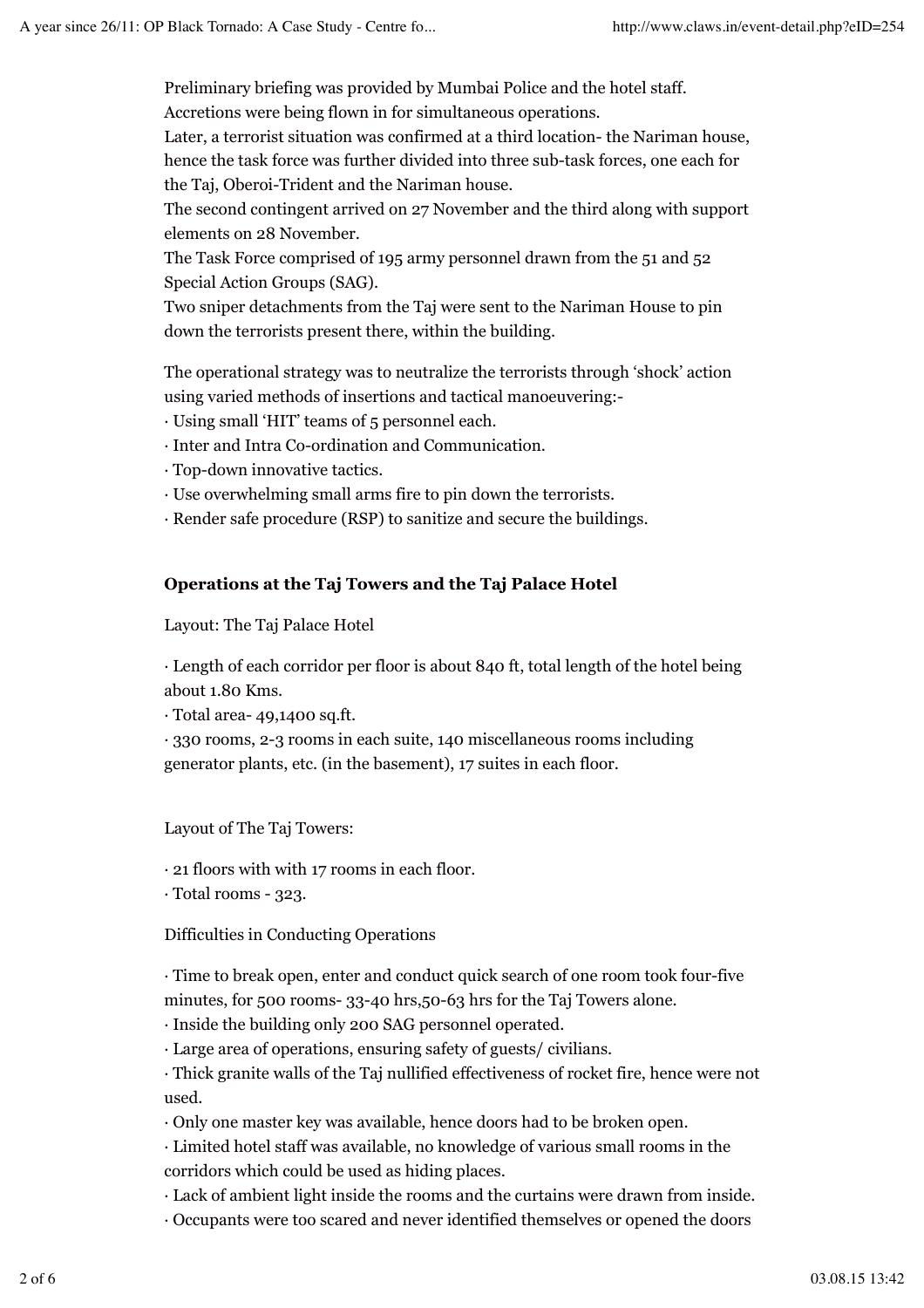upon knocking or calling. Some occupants had ventured out of their rooms earlier and were shot by the terrorists, word of this incident had spread quickly and the hotel staff had advised the guests to shut themselves inside their rooms.

At 0920 h on 27 November, the NSG took over operations from the MARCOS and obtained the hotel layout plan. The Taj Chambers and the restaurants were cleared and secured first. At the Taj Palace, the ground floor was secured and the OP base was set up there.

Top-down operations were launched by approaching the terrace from the service stairs.

Inputs had suggested that two terrorists were present inside the Taj. Contact was established at the first floor during floor clearance. Fire was coming from two terrorists from the left corner of the corridor.

One SAG commando got injured in the middle of the staircase leading to the first floor. It was then that Maj Sandeep Unnikrishnan pulled him down to the basement and asked his squad to stay there and charged the staircase himself, firing at the terrorists. At this moment, two more terrorists unexpectedly fired from the right corner of the first floor corridor, injuring Maj Unnikrishnan. He later succumbed to his injuries.

Eventually, the four terrorists got cornered at the Wasabi restaurant on the first floor.

Due to the wooden spiral staircases and granite walls of the bar, they were immune to NSG fire. IEDs were used to blast open entry into the restaurant and due to the blast effect and shock waves created, one terrorist jumped out of the window and was shot. The rest died inside the restaurant.

## **Operations at the Oberoi-Trident**

Layout:

11 floors, with 33 rooms on each floor, three interlinking corridor at three levels (floors) with the Trident Hotel.

Unlike the Taj, the two terrorists here were not pro-active and after the initial shooting of guests on 26 November, lied low in a room. They opened fire only once while changing their location and on an another occasion when fired at. They were fixed in room number 1856 which was opened using a master key and fire was drawn from the terrorists. One terrorist was killed while escaping near the lift on the corridor, while the other hid himself inside the bathroom. Later, it was ascertained that he was defiladed from own fire from outside as he had moved into the bathtub.

The Oberoi hotel was cleared by 1400 h on 28 November, and after render safe procedure, handed over to the civil police at 1800 h on 29 November.

## **Operations at Nariman House**

Nariman House is located in a densely populated neighbourhood in South Mumbai. Inhabited by Jews, even residents of the area had no access to it, nor did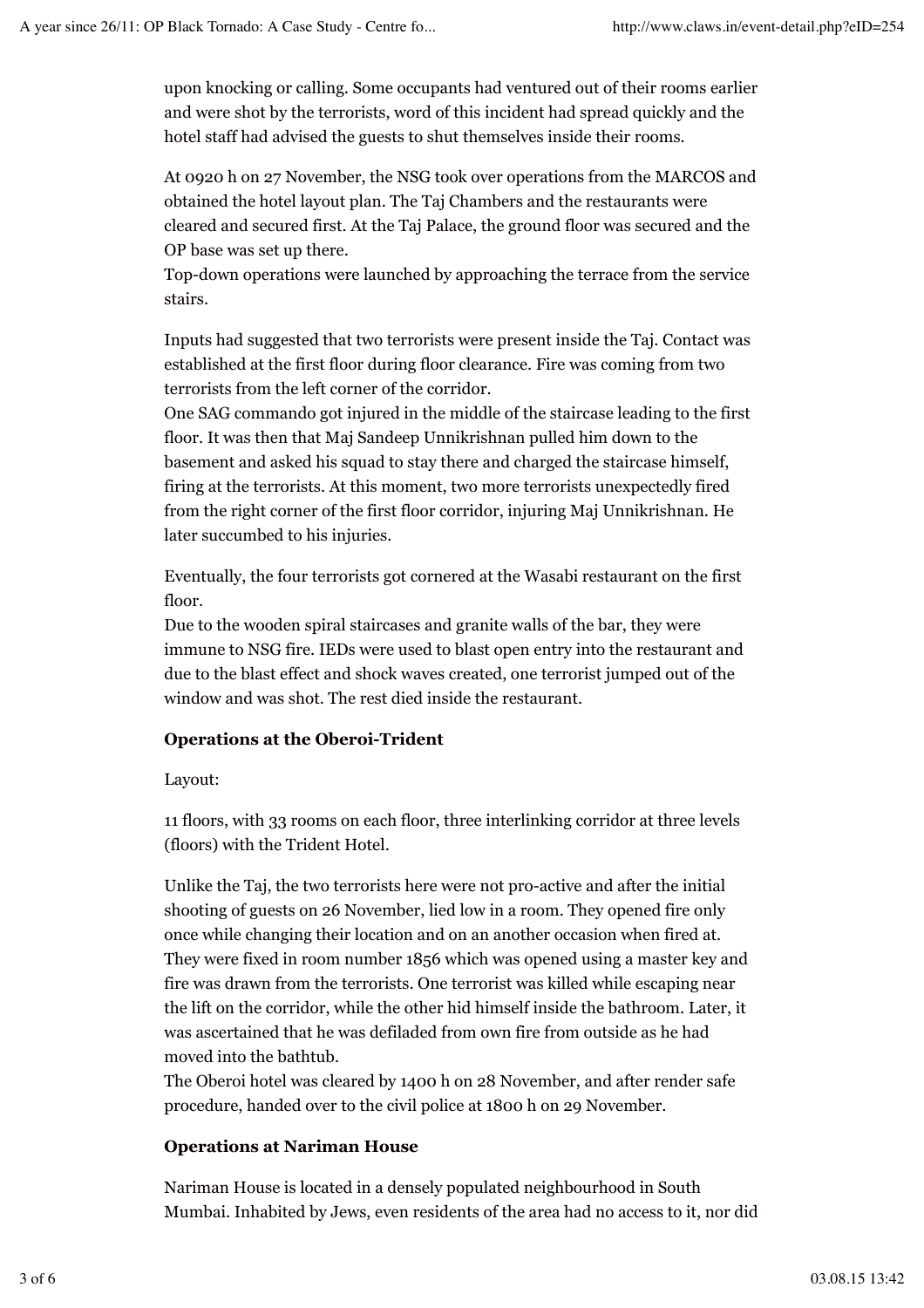anyone possess any knowledge of the layout inside.

Sniper detachments were positioned on the surrounding buildings, and the command base was set up near an under-construction building, which provided the vantage point to bring down observed fire on the Nariman House. The terrorists while moving in had broken the window panes of the house which lay strewn on the ground. Therefore, the sound emanating from the broken glasses alerted the terrorists and would then bring down effective fire on the approaching commandos.

The building had iron grills on all sides and the curtains were drawn from inside. The terrorists had blasted the inner staircase connecting the floors, however could not prevent the commandos from negotiating them.

The maid while escaping with baby Moshe, informed that the terrorists had moved over to the adjacent Merchant House. At one time, the locals had speculated on the possibility of six terrorists including a female being present inside.

Owing to such mixed inputs, the clearance of all neighbouring buildings became a necessity and operations commenced on the intervening night of 27/28 November.

The signal intercept provided by the Mumbai Police, revealed the terrorists shooting down the remaining two female hostages, who had already been shot earlier.

The force was divided into an assault group, which slithered down the helicopter at 0715 h on 28 November, while the support element brought down observed fire on the building. There was no time for rehearsals.

The sixth and the fifth floors were cleared first and contact was established with the terrorists at 0800 h on the fourth floor.

It was at this moment, when Hav Gajender Singh, while attempting to break into the room from the front door was fired upon by the two terrorists from divergent locations inside the room.

After this attempt, another entry point was created using an IED. Co-ordinated fire was brought down from two sides now, ie, the front door and the broken wall, while the commandos moved into the room and neutralized both the terrorists. The objective was cleared by 1825 h on 28 November.

#### **Summary**

In all, eight terrorists were killed during the operation by the NSG and a total of 610 hostages/guests rescued from all the three locations. The NSG suffered two fatal and 18 non-fatal casualties.

## **PART-II: Challenges Ahead**

The various shortcomings and lessons learnt from the Mumbai incident:-

· Traditional thinking on conflict management needs to change.

- · Failure of co-operation and synergised effort between various agencies.
- · Lack of any broad-vision, higher level direction, communication and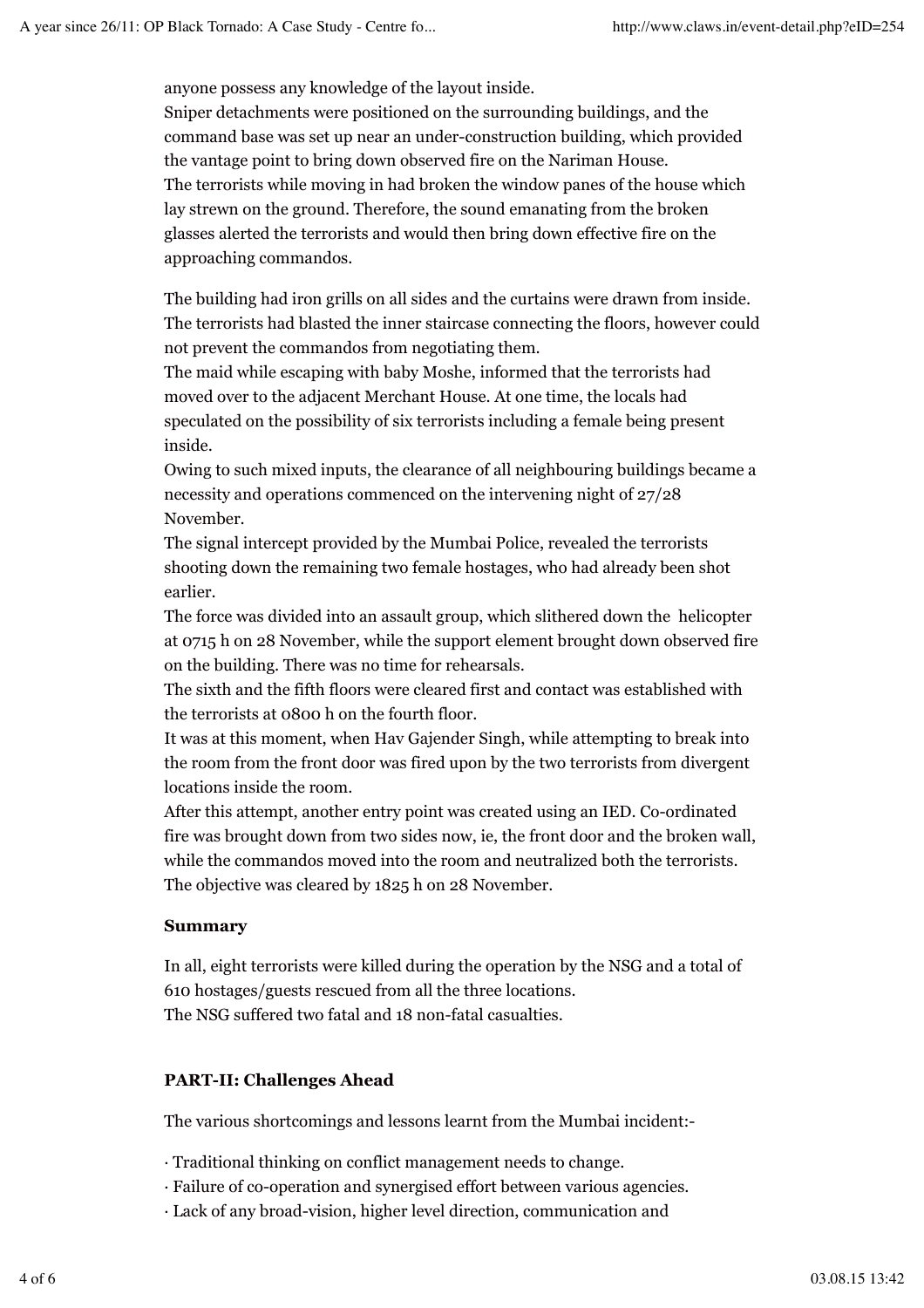co-ordination.

· Is there an active role for higher commanders in Counter-terrorist operations and if so what should it be?

· With the new urban terror environment, the troops to task ratio needs to be discussed; essential need for reserves at each level, for quick insertion and re-deployment.

· With Urban terror terrain undergoing a sea change from single/double storey buildings to malls, hotels, offices, etc. with multiple entry points, there is a need to evolve new tactics and techniques to counter terror.

· How do we ensure minimum casualties; more time it takes, more is the pressure to accomplish the task, whereas in moving swiftly there is a risk of incurring casualties.

· Need to generate tactical intelligence for which suitable finances and resources be made readily available.

· Radio communication problems- more hand held sets are required.

· Hostage- terrorist identification was a problem.

Recommendations/ Milestones to be achieved

· Need for a better synergy between the centre and the states.

· Launch multi-faceted and integrated operations.

· State governments should be made more accountable, since law and order is a state subject.

· Enhance professionalism of state forces.

· There should be a clear channel of Operational command.

· National Policy should be in line with Constitutional provisions.

· Harmonise all instruments of National Power- Start from a position of strengthmilitary operations, but compliment it with political solutions.

· Need for a media policy – Start was made, but left mid-way.

· Take steps to deter/dissuade our neighbours from indulging in such attacks.

#### **Discussion**

· What should be the role of the army and should garrison units take own initiative and respond to such situations as had emerged in Mumbai? Ghatak platoons can be trained and made available to localise the terrorists, till such time as specialised forces arrive.

· Should the army get involved in an urban terror environment? The actual assault is always carried out by the army as CPMFs are not adequately trained and equipped to deal with such situations. Even in Mumbai, the first responders, in the initial few hours had failed to 'fix' the terrorists at one location and isolate them.

· The scope of employing chemical agents against terrorists has been studied by the NSG, but since they release odour and are found to be harmful to some categories of people, such as heart patients, old people, etc, it cannot be employed in a wide area where all kinds of people are present.

· NSG has no authority to jam mobile/radio communication and lacks the equipment to block transmissions in larger areas, even in case of airline hijacking; no consensus has been evolved to jam transmission.